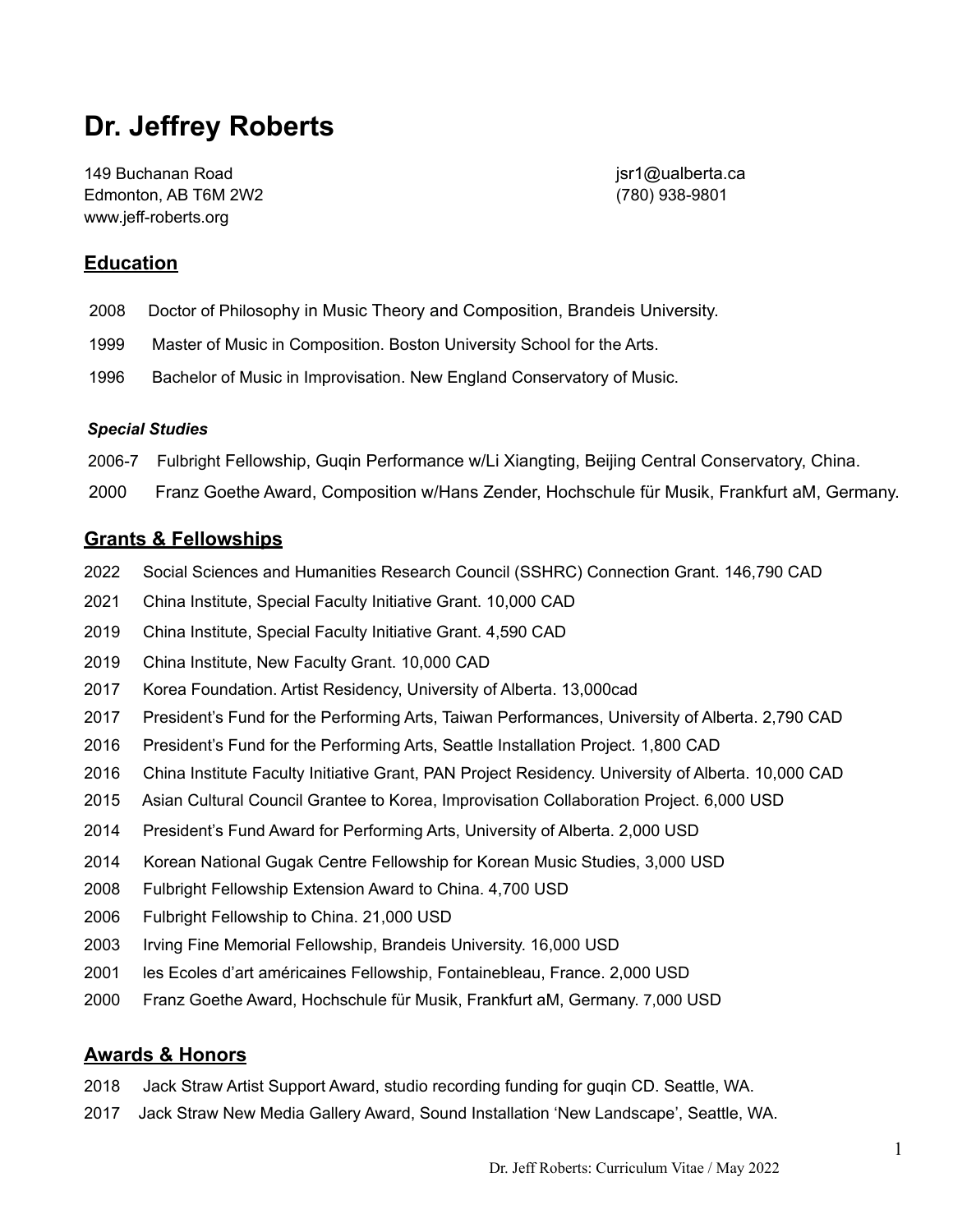- 2016 Avaloch Farm Residency Award, PAN Project Ensemble residency, Boscawen, NH.
- 2008-13 ASCAP Plus Award (2007-2014).
- 2013 Ensemble Et Cetera Composition Competition, Finalist, Records of a Fractured Past.
- 2011 Folkwang Museum, Guest Composer in Residence with Emex Ensemble, Essen, Germany.
- 2011 University Of Indianapolis, Guest Composer in Residence, Indianapolis, Indiana.
- 2007 Eighth Blackbird Music/07 Competition Finalist, Skimming.
- 2007 Bent Frequency Composition Competition, 1st Prize, Fading Drift.
- 2004 Kaske Prize, Wellesley Composers Conference.
- 2005 Experimental College Lecturer Award, Tufts University
- 2004 Città di Udine International Composition Contest, Finalist, Skimming
- 2004 University Prize Instructorship, Brandeis University.
- 2005 Beijing CET Outstanding Scholar Award.

#### **Jury Selected Compositions & Improvisations**

- 2020 Composition in Asia Conference & Festival, *Improvisation on the Rhythm of Wood Chimes.*
- 2019 CHIME Conference, Beijing Central Conservatory of Music, *Twelve Landscape Views III.*
- 2018 I/O Festival. Williams College. *Twelve Landscape Views II.*
- 2015 Composition in Asia Conference & Festival, *Song of the Roosting Crows.*
- 2014 Toronto International Electro-Acoustic Symposium, *Twelve Landscape Views, III.*
- 2014 International Society for Improvising Musicians, *Solo Guqin Concert*, New York.
- 2013 Toronto Electroacoustic Music Festival, *Records of a Fractured Past*.
- 2011 Fresno New Music Festival, *Breaking Bamboo, Shaking Jade*.
- 2011 June in Buffalo, Composition Fellow, *Breaking Bamboo, Shaking Jade.*
- 2013 College Music Society National Conference, *Twelve Landscape views I.*
- 2013 ISIM Intercultural Improvisation Project, *Intercultural Improvisation Concert*.
- 2013 World Stage Design Festival, *Hand-Made Lucid*.
- 2013 New York Electroacoustic Festival, *Song of the Roosting Crows*.
- 2009 Music09-Eighth Blackbird Festival, *Composition Fellow, Breaking Bamboo, Shaking Jade.*
- 2006 Columbia Music Scholarship Conference, *Turning Tides*.
- 2004 Wellesley Composer's Conference, *Composition Fellow, Skimming.*
- 2003Cittia d'Udine Contemporary Music Festival. *Skimming*.

#### **Commissions**

2022 Emex Ensemble. New work for guqin, piano & electronics. Essen, Germany.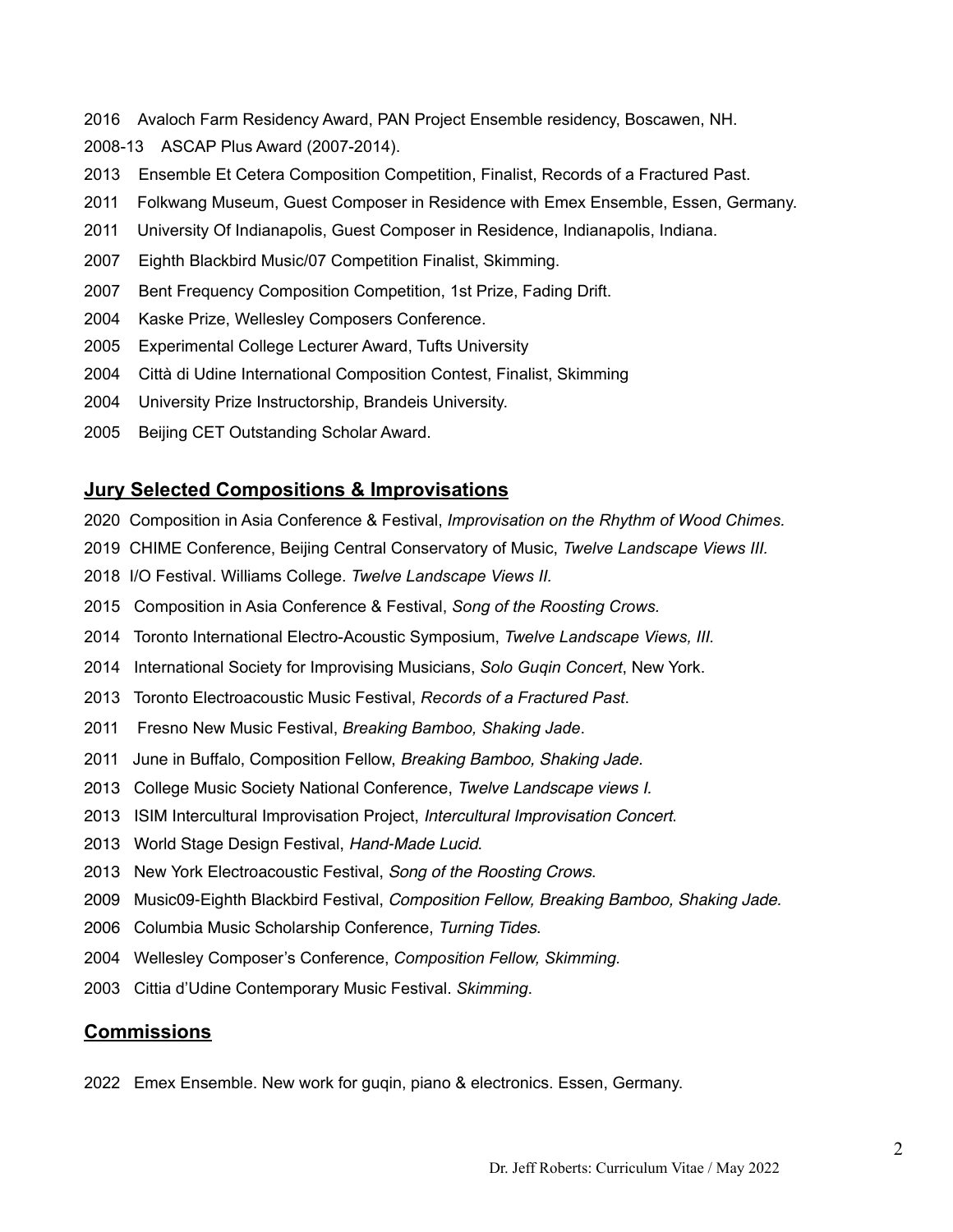- 2022 PAN Project Ensemble. *New Work for guqin, piri, Korean percussion & Electronics.*
- 2018 Duo Antwerp, *New work for Bass Clarinet and Marimba.* Antwerp, Belgium.
- 2017 PAN Project Ensemble, *Hidden Landscape, for East Asian instruments & multimedia.*
- 2016Cellophone, Toronto, Canada. *Older Altar*.
- 2014 Dinosaur Annex Music Ensemble, Boston, MA. *Twelve Landscape Views III*.
- 2013 IO Ensemble, Williamstown, MA. *Records of a Fractured Past.*
- 2011 Philharmonisches Orchester Cottbus, Germany. *Shadows of Tang*.
- 2010 Martin van Der Heydt, Piano, Essen, Germany. *Motion in Stillness*.
- 2004 Dinosaur Annex Music Ensemble, Boston, MA. *Wandering In the footsteps of Li Po*.
- 2003 Emex Ensemble, Essen, Germany, *Skimming*.
- 2000 Boston Chamber Music Ensemble, Boston, MA. *Emerging Plain*.

# **Artist Residencies**

- 2022 Moulin à Nef Artist Residency VCCA, Au Villar, France.
- 2016 Avaloch Farm New Music Initiative Residency, Boscawen, NH.
- 2016 Moulin à Nef Artist Residency VCCA, Au Villar, France.
- 2016 Banff Center Leighton Artist Colony, Banff, Alberta Canada. *declined*
- 2015 Virginia Center for the Creative Arts, Amherst, Virginia.
- 2013 Atlantic Center for the Arts. New Smyrna, FL.
- 2013 Brush Creek Foundation, Saratoga, Wyoming.
- 2011 Virginia Center for the Creative Arts, Amherst, Virginia.
- 2010 STEIM Foundation, Amsterdam, Netherlands.

# **Score Publications**

Music scores distributed by *Babelscores*, Paris, France.

# **CD Publications**

- 2021 "PAN Project", NEUMA 149. Pan Project Ensemble. Jeff Roberts, Co-founder and Co-Artistic Director.
- 2012 "*Shadows of Tang"*, IMPULSE 24 Uraufführungen, Philharmonisches Orchester des Staatstheatre Cottbus, Evan Christ, Conductor. Telos Music TLS CD1666.
- 2004 "*Skimming"*, Quinto Concorso Internazionale di Musica Contemporanea Udine, Ensemble Mikrokosmos,Taukai Edizioni Musicali, TAUKAY CD126.

## **Acoustic & Electroacoustic Compositions**

2022 **New Work** for guqin, piri, Korean percussion & Electronics Commissioned by PAN Project Ensemble. Premiere Edmonton, AB Canada. 2022.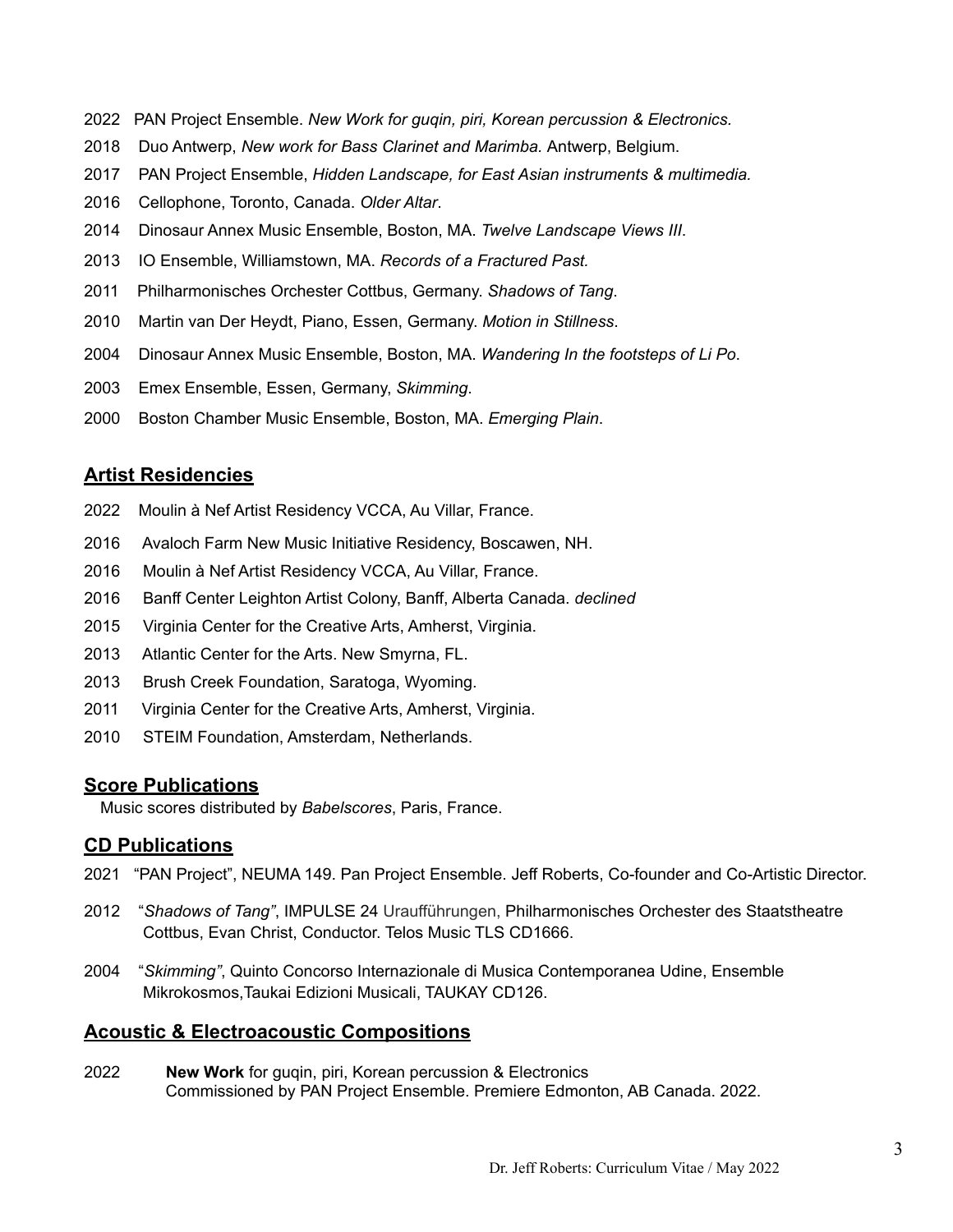- 2018 **Low Flying,** Bass Clarinet, Marimba*,* Electronics Written for Duo Antwerp. Antwerp, Belgium.
- 2017 **Hidden Landscape** *guqin, erhu, saenghwang, Japanese/Korean Perc, interactive multi media* Commissioned by PAN Project. Premiere, Hopkins Center, Dartmouth College, 02.23.2017.
- 2015 **Older Altar** *saxophone and cello* Commissioned by Cellophone. Premiere, Canadian Music Centre, Toronto, Canada, 03.04.2015.
- 2015 **Twelve Landscape Views II.Guqin, Percussion, Electronics** Written for Matthew Gold. Premiere, Trans Pecos, New York, NY. 04.23.2016.
- 2014 **Twelve Landscape Views III.Guqin, Saxophone, Electronics** Commissioned by Dinosaur Annex Music Ensemble. 3.4.2014, Boston, MA: New Music Edmonton 'Now See Festival' 3.21.16. Canadian Music Centre, Cellophone concert, 03.04.2016. Toronto, CA. Toronto InternationalElectro- Acoustic Music Symposium, Toronto, ON, 08.07.2014. Tufts University, 03.22.2014.
- 2014 **Improvisation on the Rhythms of Wood Chimes**, *guqin, sensor-interactive electronics* Now Hear This Festival, Edmonton, AB 01.14.2015. Array Space, Toronto ON 03.5.2015,Intercultural Music Conference, UCSD, San Diego, CA, 04.11.2016.
- 2013 **Records of a Fractured Past** *flute, cello, percussion*, *iPad & electronics* Toronto Electro-Acoustic Music Symposium, Toronto, Canada. 80.2013; Premiere IO Festival, IO Ensemble, Williamstown, MA, 01.15.2013.
- 2012 **Twelve Landscape Views, I. Guqin & Cello** *Written for Ronald Feldman* College Music Society 2013 National Conference, Cambridge, MA, 07.11.2013. Premiere Brooks-Rodgers Hall, Williams Hall 09.08.2012.
- 2012 **Winter Sun** *guqin, pipa, erhu, guzheng* Music From China Ensemble with Jeff Roberts (guqin), Williams College. 03.24.12.

#### 2012 **Motion Within Stillness** *piano*

Commissioned by Martin von der Heydt, piano. premiere, Folkwang Museum, Germany, TBA.

- 2011 **Song of the Roosting Crows** *guqin & electronics* New York Electroacoustic Music Festival, 04.2013. Folkwang Museum, Essen Germany. 02.2011. Studio17, University of Alberta, Canada 01.2012. Williams College, Williamstown, MA 04.2012.
- 2011 **Shadows of Tang** *Orchestra (4-2-4-2-1, 4-3-2-1, 12-10-8-7-6, hp, pno 4 perc)* Commissioned by Cottbus Philharmonisches Orchester, Cottbus, Germany, 02.23.2012.
- 2010 **Three Impressions for Orchestra and Found Object Percussion** Written for Brandeis-Wellesley OrchestraI. Walden, II. Gobi Windstorm, III. Glimmer

#### 2009 **Breaking Bamboo, Shaking Jade** *flute, piano and percussion.*

Ensemble E-Mex, Beijing, China, 07.13.12; I/O Ensemble, 67' Theatre for the Arts, Williamstown, MA 01.11.2012; Ensemble Emex, Essen, Germany, 12.10.2011; No Left Notes Ensemble, Fresno Music Festival, 11.14.2011; Ensemble Interface, Frankfurt Gesellschaft für Neue Musik, Germany, 07/1; June in Buffalo, Buffalo, NY, 06.06.11; University of Indianapolis, 02.06.11; Music09, Blonay, Switzerland, 07.14.2009.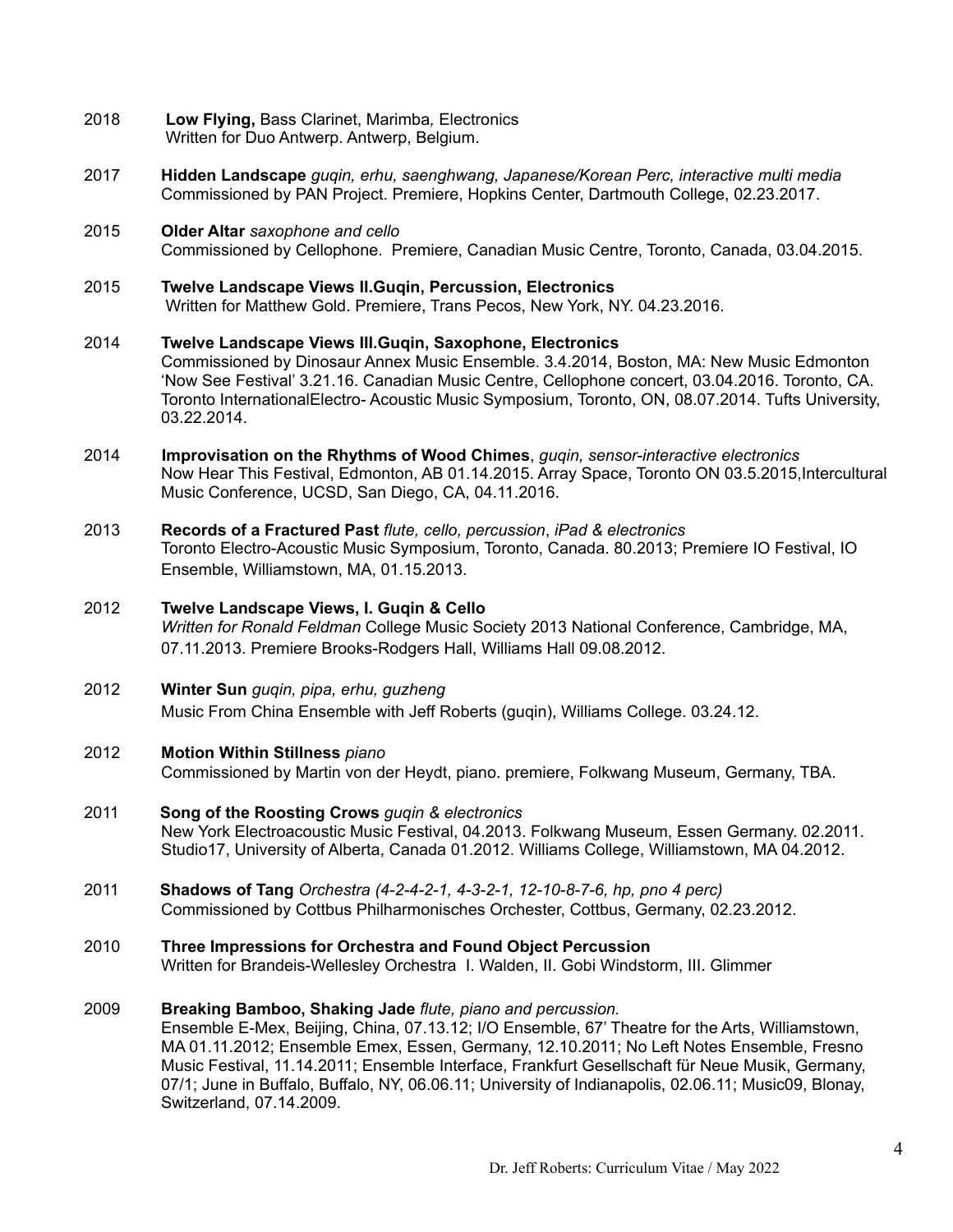2008 **Niao Ming Jian** [鸟鸣间] guqin & electronics.

2010 ISIM Conference, Ann Arbor, Michigan, 12.16.2010. Open Sound Concert Series, Cambridge, MA, 11.06.2010. CIMACC Conference, Cambridge, UK, 08.15.2010. CHIME Conference, Brussels, Belgium, 11.13.2009. Karnatic Lab Concert Series, Amsterdam, Netherlands. 11.22.2008.

- 2007 **Southern Excursions** f*ound object percussion, fixed media* University of Indianapolis, 02.22.2011. D-22 Club, Beijing China. 02.03.2007
- 2007 **Abstractions in Falling**. f*ound object percussion, fixed media*D-22 Club, Beijing China. 02.03.2007
- 2006 **Time Reflection**. (2006) *guitar quartet, guqin.*  Cygnus Ensemble. Brandies University. Waltham, MA. 06.15.2006.
- 2005 **Fading Drift**. *cello, percussion* Bent Frequency Ensemble. Atlanta, GA. 10.15.2007; Brandeis University, Waltham, MA. 02.16.2005; Warebrook Contemporary Music Festival, Irasburg, VT. 7.14.2004.
- 2004 **Glimmer**. (2004) *orchestra, found object percussion.* Written for Brandeis-Wellesley Orchestra. Wellesley College. 02.09.2004.
- 2004 **Wandering In the Footsteps of Li Bai**. fl., 2 cl., vln., 2 v.c. piano, per, youth string ensemble Commissioned by Dinosaur Annex Ensemble. Dinosaur Annex Music ensemble, First and Second Church, Boston, MA, 01.03.2014.
- 2003 **Skimming** *flute, clarinet, violin, cello, piano, percussion,*  Ensemble E-mex, Folkwang Museum, Essen, Germany, 12.092011. Contemporaena 2004 Festival, Udine, Italy 10.09.2004; Wellesley Composers Conference. 07.14.2004; Ensemble E-mex, Cologne, Germany 09.13.2003
- 2002 **Turning Tides**. (2002) *flute, clarinet, found object percussion* University of Indianapolis, Indiana. 02.09.2011. Wet Ink Ensemble, Columbia University Music Scholarship Conference 02.14.2006; Walden Percussion Project, Brandeis University, 10.2002.

## **Multi-media Works**

.

- 2017 **Hidden Landscape** *guqin, erhu, saenghwang/piri, janggu, shinobue, takio, electronics, video* Slosberg Hall, Brandeis University, 03.04.2017. Premiere, Hopkins Center for the Performing Arts, Dartmouth College, 02.16.2017
- 2013 **Lucida Hecha a Mano** shadow theatre, performance art, live sensor-interactive sound. Collaborators: Adriana Rojas Pretel, Tatiana Avendaño Peña World Stage Design Festival, Cardiff, England, 9.11.2013
- 2013 **The Shadows of Darwin's Nightmare** shadow theatre, live sensor-interactive sound. Collaborators, Adriana Rojas, Margot Pappas, Pat Oleszko, Greg Cole, Atlantic Center for the Arts, New Smyrna Beach, FL, 3.6.2013

## **Installations**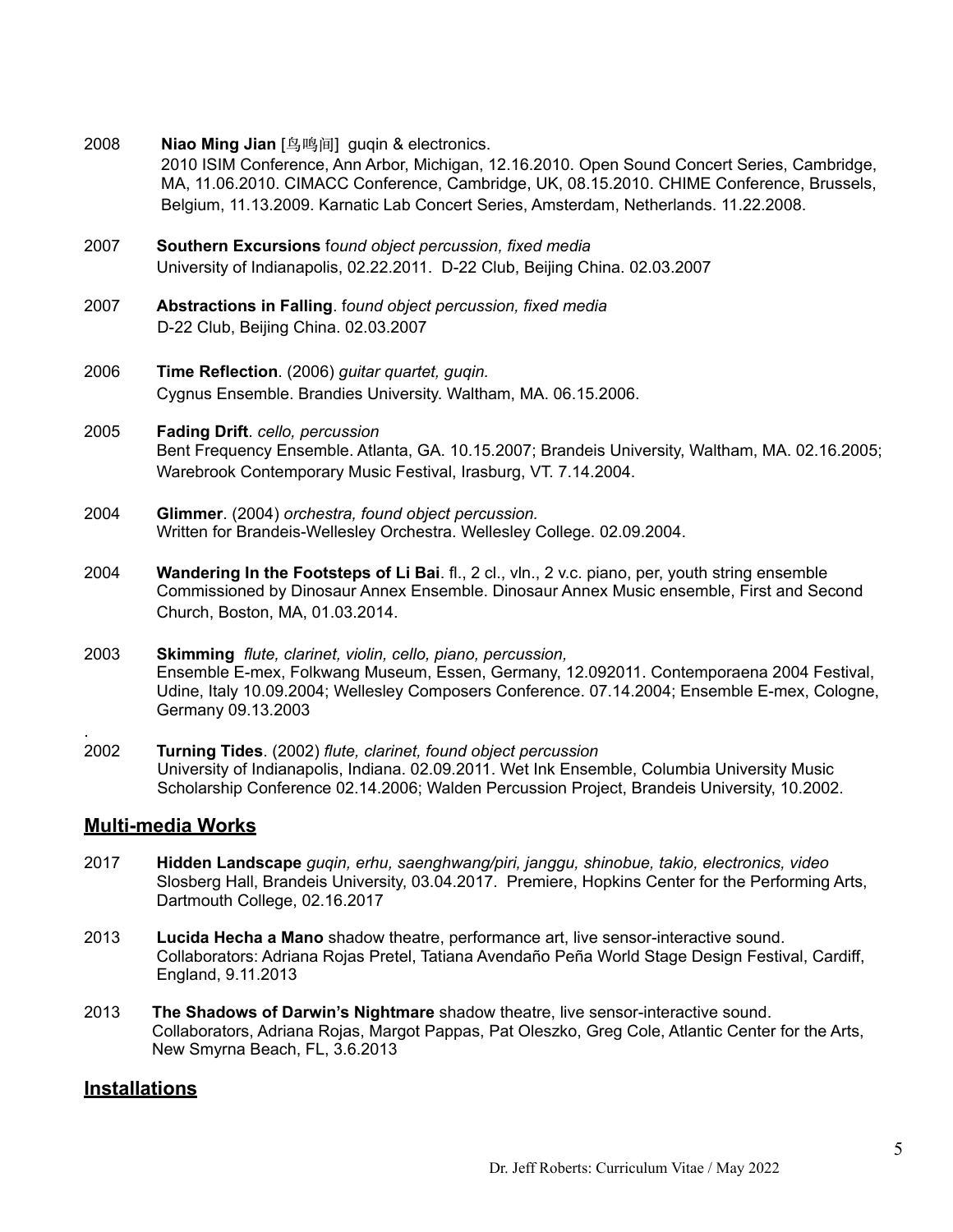2017 **The New Landscape: Reconstructed Ecologies** (2017) soundscape installation Collaborator. Roger Feldman, sculptor. Jack Straw New Media Gallery, Seattle, WA, 6.17-8.3.2017.

## **Performance Activity**

#### *Guqin*

- 01.2020 Composition in Asia Festival and Symposium. University of South Florida. Tampa, FL.
- 09.2019 22nd CHIME Conference & Festival. Beijing Central Conservatory of Music. Beijing, China.
- 11.2017 SubArctic Improv, PAN Project Ensemble. Zero Mile Dance Company, Edmonton, AB.
- 08.2017 Namsungol Hannok Village, PAN Project Ensemble, Seoul, South Korea.
- 08.2017 Chin-yuan Arts Space, with erhuist Ying-Chieh Wang, Taipei, Taiwan.
- 08.2017 Arena Stage, With PAN Project Ensemble, sponsored by Korean Culture Center,. Washington DC.
- 03.2017 Brandeis University. PAN Project Ensemble, 'Music Unites Us' Ensemble in Residence. Waltham, MA.
- 02.2017 Dartmouth College. PAN Project Ensemble, Hopkins Center Ensemble In Residence, Hanover.
- 11.2016 University of Alberta. PAN Project Ensemble. Ensemble in Residence. Edmonton, Alberta.
- 08.2016 Bleek Stage, Solo acoustic and Electro-acoustic guqin. Antwerp, Belgium.
- 06.2016 Zero Mile Dance Company, SubArctic Improv. Solo electro-acoustic guqin. Edmonton, AB.
- 03.2016 Franklin Pierce College. Guqin concert/lecture by invitation. Rindge, NH.
- 04.2016 Trans Pecos Performance Space. 'Electric-Intercultural.' Compositions and Improvisations for guqin with Matt Gold, Percussion, Kaoru Watanabe, Japanese Flutes, Hadi Eldebek, Oud. Queens, NY.
- 03.2016 Edmonton New Music. 'Now Hear This Festival' Guqin compositions and improvisations of Jeff Roberts, solo electro-acoustic guqin. With Allison Balcetis, saxophone. Edmonton, AB
- 03.2016 Array Space & Somewhere There Collective. guqin Improvisation and composition. Toronto, ON.
- 03.2016 Canadian Music Centre. Cellophone Presents the works of Jeff Roberts. Toronto.
- 11.2015 Dartmouth College. Music Dept.. Concert/Lecture, guqin composition-improvisation. Hanover, NH.
- 06.2015 W-Stage World Culture Performance Space. Chinese-Korean Intercultural Improvisation Concert. Jeff Roberts, guqin; Gamin, piri; Sori Choi, janggu. Seoul, Korea.
- 06.2015 Silk Road Ensemble Workshop. Performances with Sandeep Das, Tabla; Hedi Eldebek, Oud Kaoru Watanabe, Japanese Flutes. Depauw University. Greencastle, IN.
- 08.2014Toronto International Electro-Acoustic Music Symposium. Juried Selected performance of Twelve Twelve Landscape Views III. Guqin, Saxophone, Electronics. Toronto, ON.
- 06.2014 ISIM International Conference 2014. Intercultural Improvisation Concert. Jeff Roberts, guqin; Roman Stolyar, piano; Adam Vidksis (percussion). The New School, New York City, NY.
- 10.2014 Davis Square Theatre. with Dinosaur Annex Music Ensemble, *Twelve Landscape Views, III guqin, saxophone, electronics*. Jeff Roberts, guqin; Philip Staudlein, saxophone. Boston, MA.
- 01.2013 CMS 2013 National Conference, performance of Jury Selected Composition "*Twelve Landscape Views*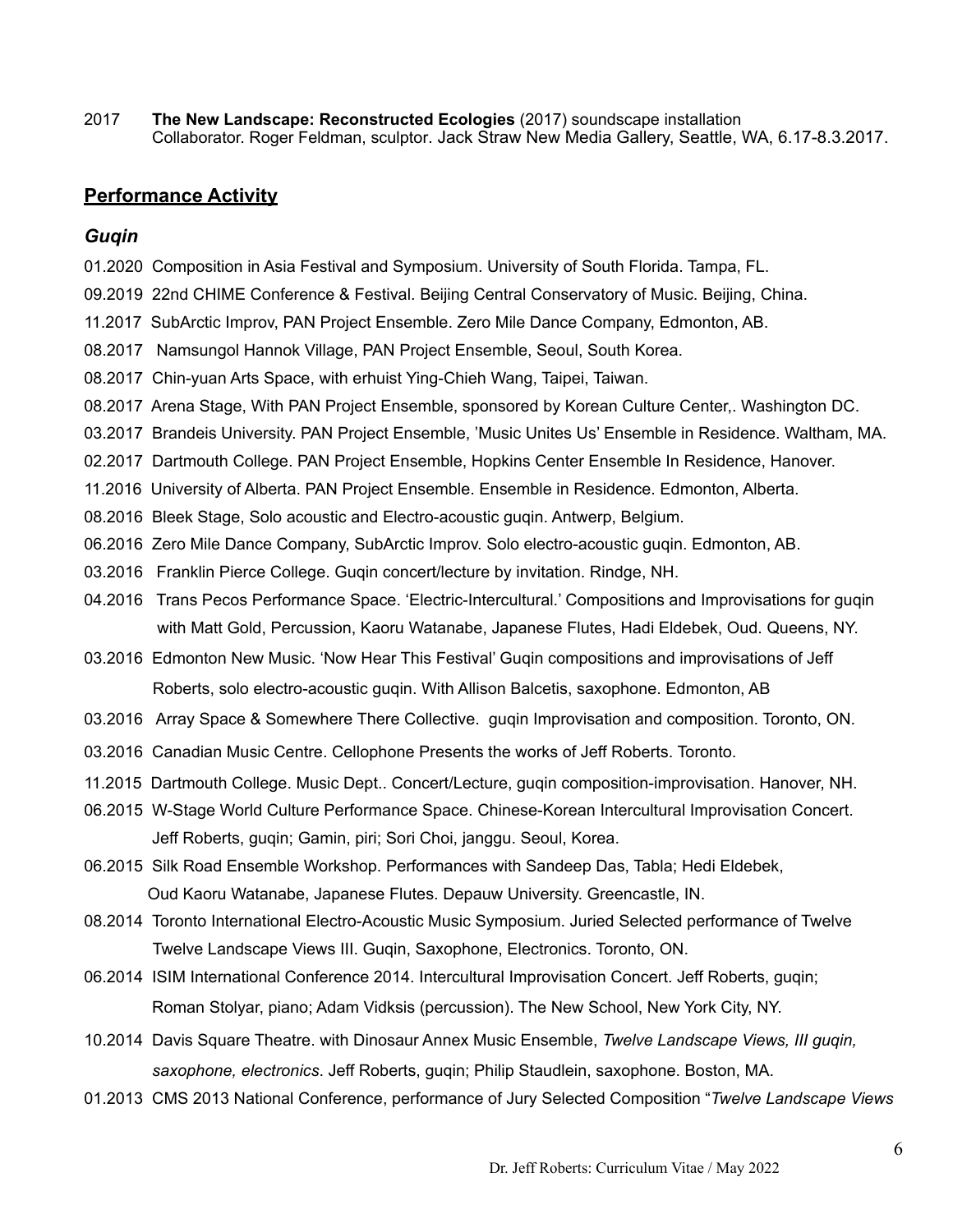*I. guqin & cello*, Cambridge MA.

07.2013 Roulette. International Society for Improvising Musicians *Improvisation Concert*, Roulette, Brooklyn, NY.

- 04.2013Shapeshifter Lab. New York Electroacoustic Music festival. performance of jury selected composition *Song of the Roosting Crows, guqin & electronics*. Brooklyn, NY.
- 02.2013 *A*tlantic Center for the Arts. Intercultural Improvisation concert with Richard Tietelbaum, New Smyrna Beach, FL.
- 04.2012 Williams College Museum of Art. *Faculty Recital: Traditional and Improvised Guqin Music*. Williams College, Williamstown, MA.
- 04.2012 Brooks-Rodgers Hall. "Composers and Their Laptops". Performance of '*Song of the Roosting Crows' for guqin & electronics.* Williams College, Williamstown, MA.
- 03.2012 Brooks-Rodgers Hall. performance of *Winter Sun for guqin, pipa, erhu, gushing.*Williams College, Williamstown, MA.
- 12.2011 Folkwang Museum. Performance of '*Song of the Roosting Crows' for guqin & electronics.*  Essen, Germany.
- 12.2010 University of Michigan. ISIM 2010 Conference, *Recital of Traditional and Improvised Guqin Music*, Ann Arbor, MI.
- 08.2010 Churchill College. Centre for Intercultural Musicology. *Recital of Traditional and Improvised Guqin Music*. Cambridge University, Cambridge, UK.
- 11.2010 Open Sound Concert Series, *Guqin Electro-acoustic Improvisation*, Somerville, MA.
- 02.2010 Dartmouth College, *Lecture-Recital on Guqin & Intercultural Influence*, Hanover, NH.
- 01.2008 Karnatic Lab Concert Series. Badcyup Centrum voor Muziek, *Guqin Electro-acoustic Improvisation*. Amsterdam, Netherlands.

## *Experimental and Electronic Performance*

- 09.2013 World Stage Design Festival, Apollo 2000. *Lucida Hecha a Mano*, shadow theatre, sensor controlled electronic sound design, Cardiff, Wales, England.
- 09.2013 Atlantic Center for the Arts, Apollo 2000. *The Shadows of Darwin's Nightmare*, shadow theatre, sensor controlled electronic sound design, New Smyrna Beach, FL.
- 02.2011 University of Indianapolis, Walden Percussion Project. *Southern Excursions*, *Turning Tides*, found object percussion ensemble. Indianapolis, IL.
- 06.2010D-22 Experimental Club. Walden Percussion Project, *Southern Excursions, Abstractions in Falling*, found object percussion ensemble. Beijing, China.
- 02.2006 Columbia University Music Scholarship Conference*,* Walden Percussion Project with Wet Ink Ensemble,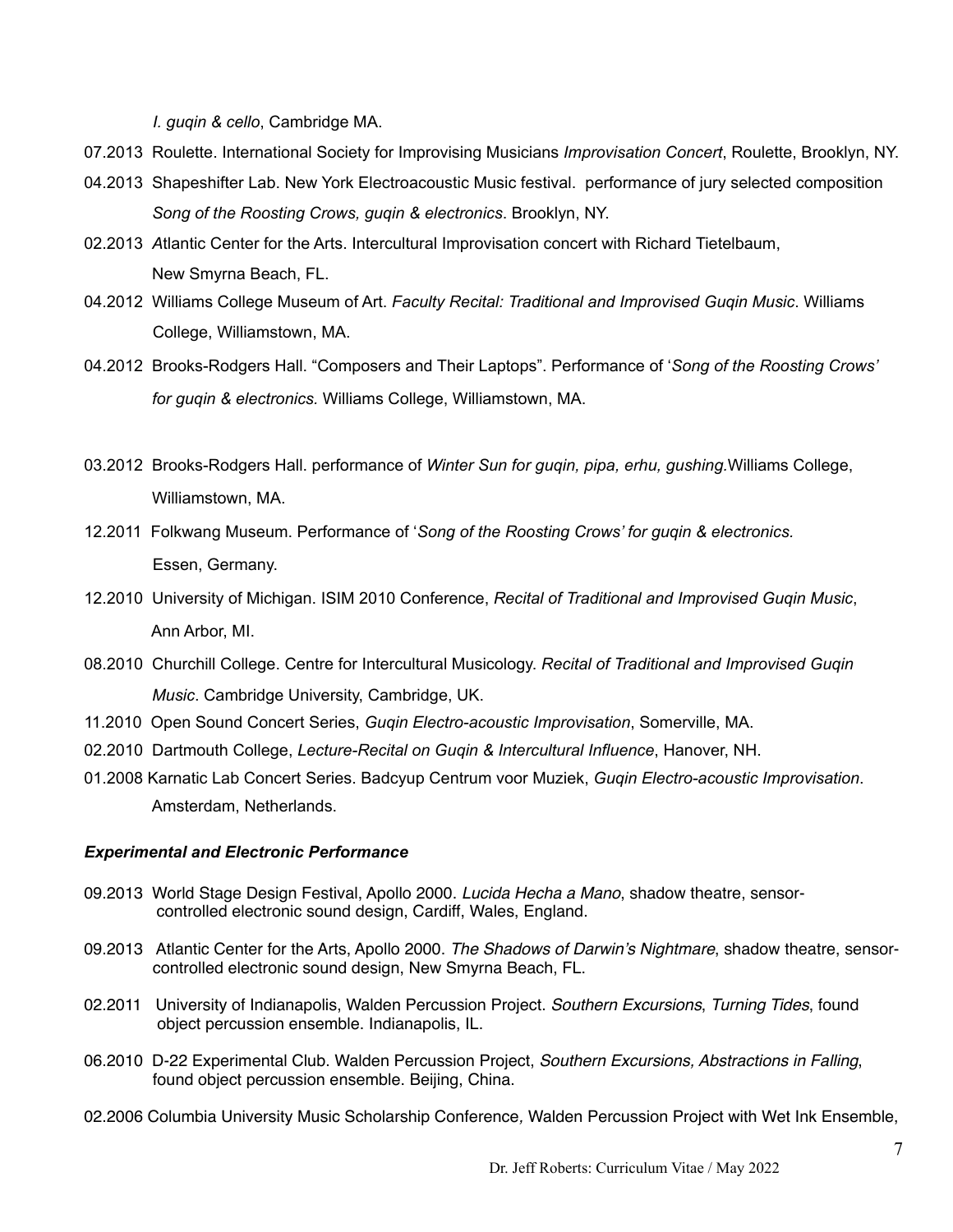*Turing Tides*, flute, clarinet and found object percussion, New York, NY.

- 04.2006 Tufts University, Remis Sculpture Court, Walden Percussion Project, *The Calling*, Medford, MA.
- 02.2005 Brandeis University, Rose Art Museum, Walden Percussion Project, *Drop*, found object percussion interacting with museum reflection pool. Waltham, MA.
- 02.2004 Wellesley College-Brandeis University, Walden Percussion Project with Brandeis Wellesley Orchestra, *Glimmer*, for Orchestra and found object percussion. Wellesley & Waltham, MA.
- 01.2004 Dinosaur Annex Music Ensemble with Walden Percussion Project, *Wandering in the Footsteps of Li Bai*, chamber ensemble with found object percussion, First and Second Church, Boston, MA.

#### **Journal and Book Publications**

- 2021 "Intercultural Improvisation and Composition Practices on Guqin." in Chinese Contributions to Modern Music. Zhejiang University Press. China.
- 2015 "Composing Electroacoustic Music in an Intercultural Context: Cultural Meanings and Uses of Timbre*"* eContact Journal of Electroacoustic Practices, Issue 17.3.
- 2011**"**Observations and Perspectives on Traditional Music in Modern China*"*, Chinese Crosscurrents Journal, Volume 8, Number 4, October, 2011. Ricci Institute, Macau, China.
- 2009 *"*Guitar Atlas: China", Alfred Press. *Included in: "Top 50 Guitar Instruction Books Ever Written", Shawn Persinger (Quixotic Music)*

# **Jury-Selected Conference Paper Presentations**

- 2020 Composition in Asia Conference. "String Slapping and Snapping: Developing Hybrid Guqin- Guitar-Gayageum Techniques for Guqin Performance and Composition." University of South Florida
- 2019 22nd CHIME Conference. "Representing Nature in Guqin Composition and Improvisation: Sensor Controlled Guqin Resonance and New Techniques in Nature Mimicry. Beijing Central Conservatory of Music, Beijing, China.
- 2018 Intercultural Music Conference. "Historical and Modern Models for East Asian Interculturalism: Reflections on Creative Work as a Guqin Performer, Improviser and Composer." UCSD.
- 2016 Intercultural Music Conference. "Historical and Modern Models for East Asian Interculturalism: Reflections on Creative Work as a Guqin Performer, Improviser and Composer." UCSD.
- 2015 Composition in Asia Symposium. "Compositions Influenced by Studies with Guqin Master Li Xiangting." University of South Florida, Tampa, Florida.
- 2014 Toronto International Electroacoustic Music Symposium. Composing Electro-acoustic Music in an Intercultural Context: Cultural Meanings and Uses of Timbre. Toronto, Canada.
- 2010 International Society of Improvised Music Conference. "Chinese Music History and Threads of Improvisation" University of Michigan, Ann, Arbor, Michigan.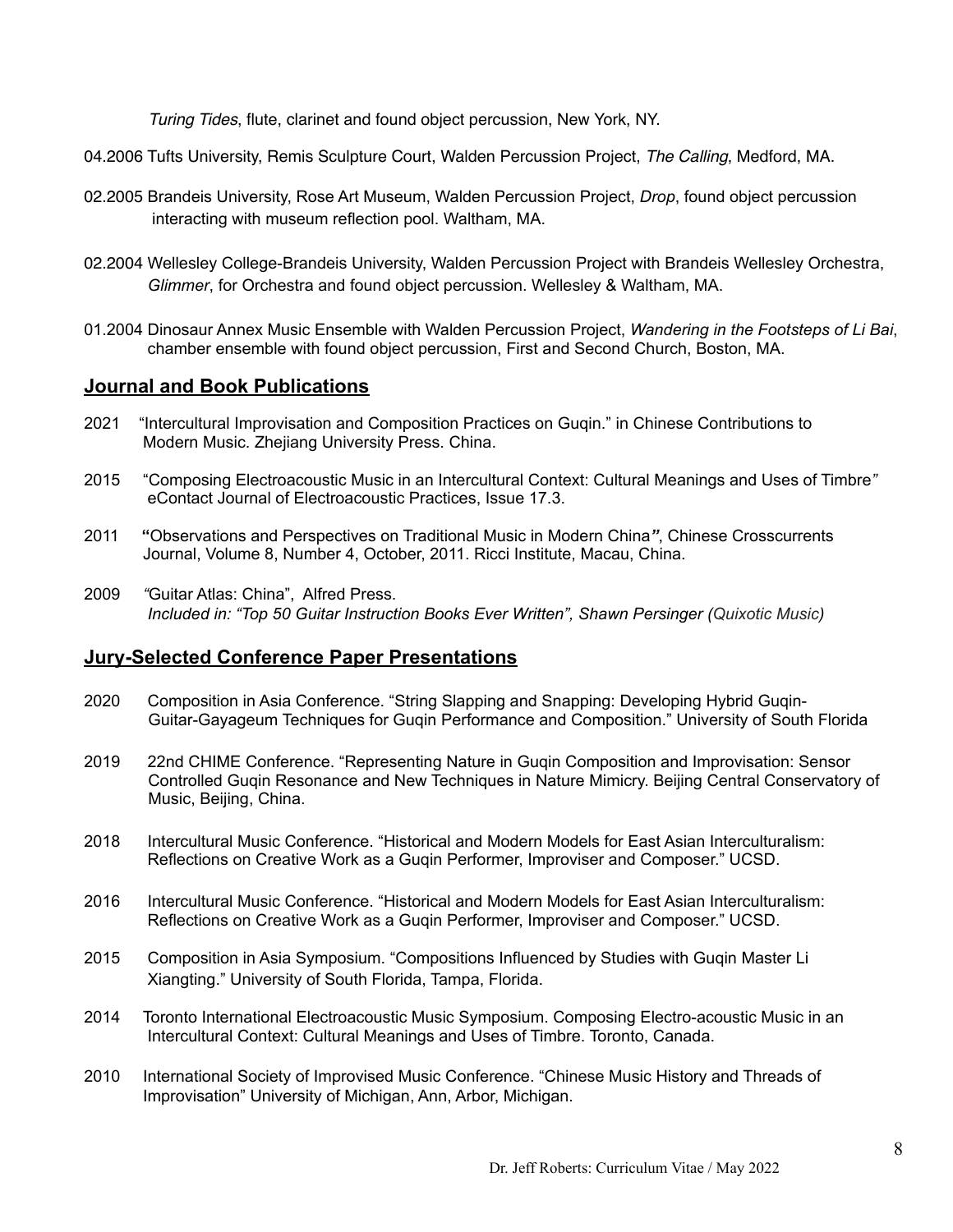- 2010 Center for Intercultural Musicology at Churchill College 2010 Conference "The Composer-Performer Model in an Intercultural Context",. Cambridge University.
- 2009 14th CHIME International Conference "Li Xiangting and Guqin Improvisation, New Direction or Recreation of an Ancient Tradition?" Brussels, Belgium.
- 2008 Beyond Thoreau Conference: An International Response to Nature. "American Transcendentalism, Chinese Daoism and the Walden Percussion Project." Qinghua University, Beijing, China.
- 2007 International Society of Improvised Music Conference. "The Guqin Tradition: Poetic Impression and the Ambiguities Between Improvisation and Composition",, Northwestern University, Chicago, IL.

#### **Invited Lectures**

- 04.2015 Franklin Pierce University. *Aesthetics of Spontaneity: Guqin in History and Today.* Rindge, NH.
- 03.2014 Canadian Centre for Ethnomusicology. *Technology as a Platform for Intercultural Sound Integration: A Demonstration of the Guqin Resonance Controller in 'Twelve Landscape Views.'*, Edmonton, AB.
- 03.2014 Tufts University. Lecture on and Performance of *"Twelve Landscape Views: III, Guqin, Saxophone & Electronics."* Boston, MA.
- 03.2014 Mount Holyoke College, Russian Studies Department. *Music and The Silk Road*. Northampton, MA.
- 02.2013 Canadian Institute for Research Computing in the Arts, *On Guqin Improvisation and Physical Computing*. University of Alberta, Edmonton, Canada.
- 02.2013 Brandeis University, *Max-Msp as a Platform for Interactive and Intercultural Composing and Performing*. Waltham, MA.
- 11.2012 Canadian Centre for Ethnomusicology, *Recent Compositions Involving Guqin, East and Central As*  Edmonton, Canada.
- 03.2012 Mount Holyoke College, Russian Studies Department. *Music and The Silk Road*. Northampton, MA.
- 01.2012 University of Alberta, *Intercultural Instincts for Spontaneity: Daoist Aesthetics, Guqin Improvisation and American Experimentalism*. Edmonton, Canada.
- 02.2011 Williams College [Campus Interview], *Chinese Rock and Folk Music*, Williamstown, MA.
- 01.2011 Yishu-8 Art Space, *Beethoven and Wine Bottles: The Intuitive-Creative Process and Creativity in Music*. Beijing, China.
- 02.2010 Northwestern University, University of Pittsburgh, University of Illinois, Urbana-champaign, *Lecture on my Compositions and Influences from Chinese Aesthetics.*
- 02.2010Yishu-8 Art Space, *Changing the Expressive Paradigm: The Music of Beethoven and Stravinsky*. Beijing, China. 2.2010.
- 07.2009 Hindemith Institute, *Chinese Aesthetics and Guqin Expression, Blonay,* Switzerland, 7.2009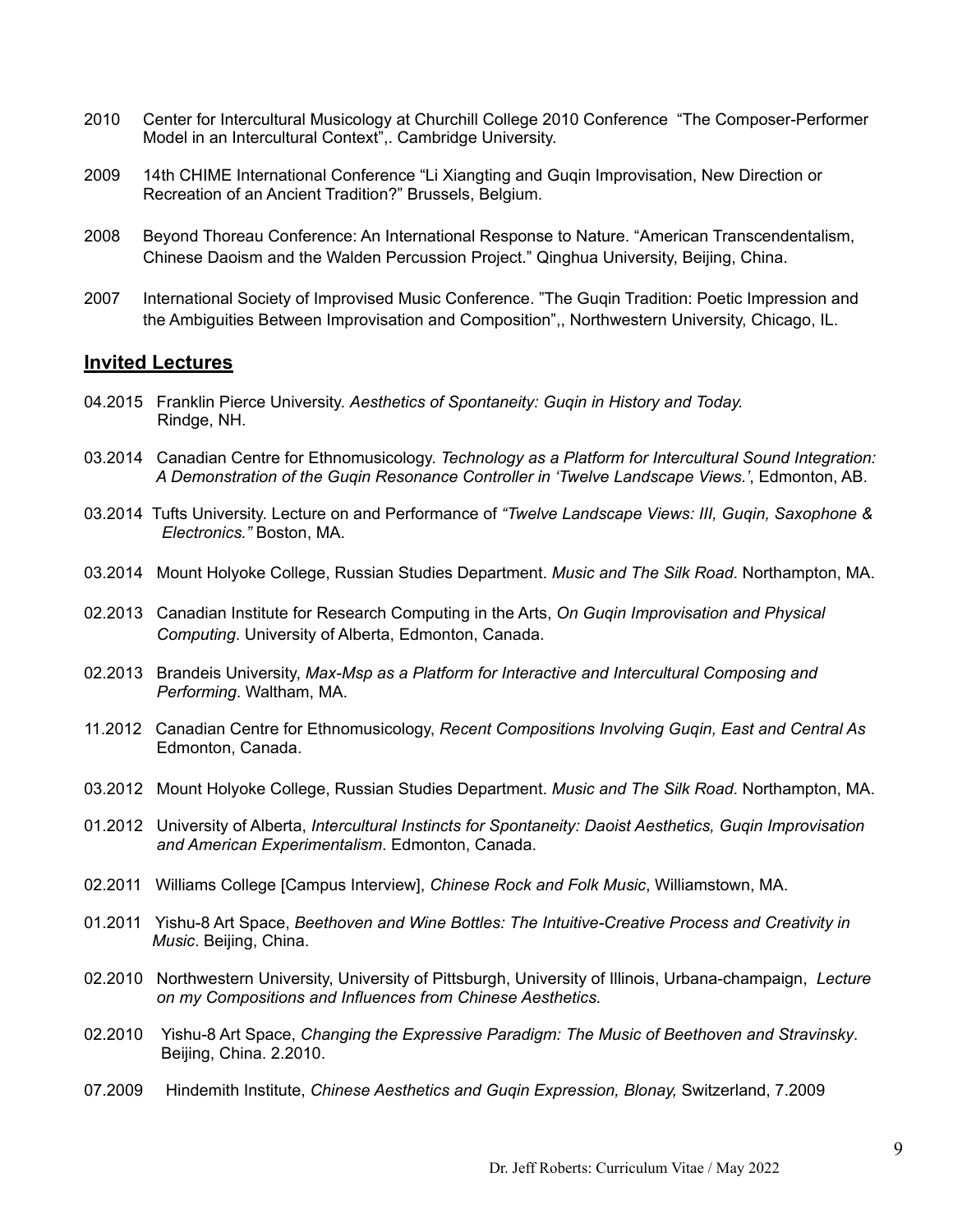# **Previous Employment**

- 2013-18Instructor, Music and East Asian Studies Departments, University of Alberta.
- 2015 Visiting Assistant Professor of Music, Williams College.
- 2011-12 Visiting Assistant Professor of Music, Williams College.
- 2008-10 Visiting Professor, Beijing Center for China Studies.
- 2006 Lecturer, Tufts University Experimental College.
- 2005 Visiting Lecturer, Brandeis University.
- 2002-04 Teaching Assistant, Brandeis University.
- 1997-99 Teaching Assistant, Boston University.

## **Artistic Direction and Administration**

2013-present Artistic Director, PAN Project Ensemble.

- 2008-14 Yishu-8 Art Gallery, Beijing, China. Music Artistic Director.
- 1999 Dinosaur Annex Music Ensemble, Boston, MA, General Manager.
- 1998 ALEA III, Boston, MA, Business Manager.

## **Coursework Taught**

#### **East Asian Culture and Music**

Interculturalism in East Asian Music (University of Alberta, Williams College)

Soundscape and Landscape in East Asian Cultures (University of Alberta)

The Chinese Literati (University of Alberta)

Music of China (Beijing Center for China Studies)

#### **Western Modern Composition**

Exploring American Experimentalism (Williams College, Tufts University, Brandeis University) Non-Western Influence on 20th Century Western Music (Williams College)

## **Music Composition & Music Technology**

Introduction to Music Technology, Williams College

Composition III, Williams College

Composition I, Brandeis University

#### **Music Theory**

Music Theory IV: Chromatic Harmony and Formal Analysis (University of Alberta)

**Music Theory III: Modal and Tonal Counterpoint (University of Alberta)** 

Aural Skills III & IV: Solfege & Keyboard Harmony (University of Alberta)

Aural Skills I-IV: Solfege & Keyboard Harmony (Brandeis University)

Keyboard Harmony (Boston University)

Aural Skills III-IV: Solfege & Keyboard Harmony (Boston University)